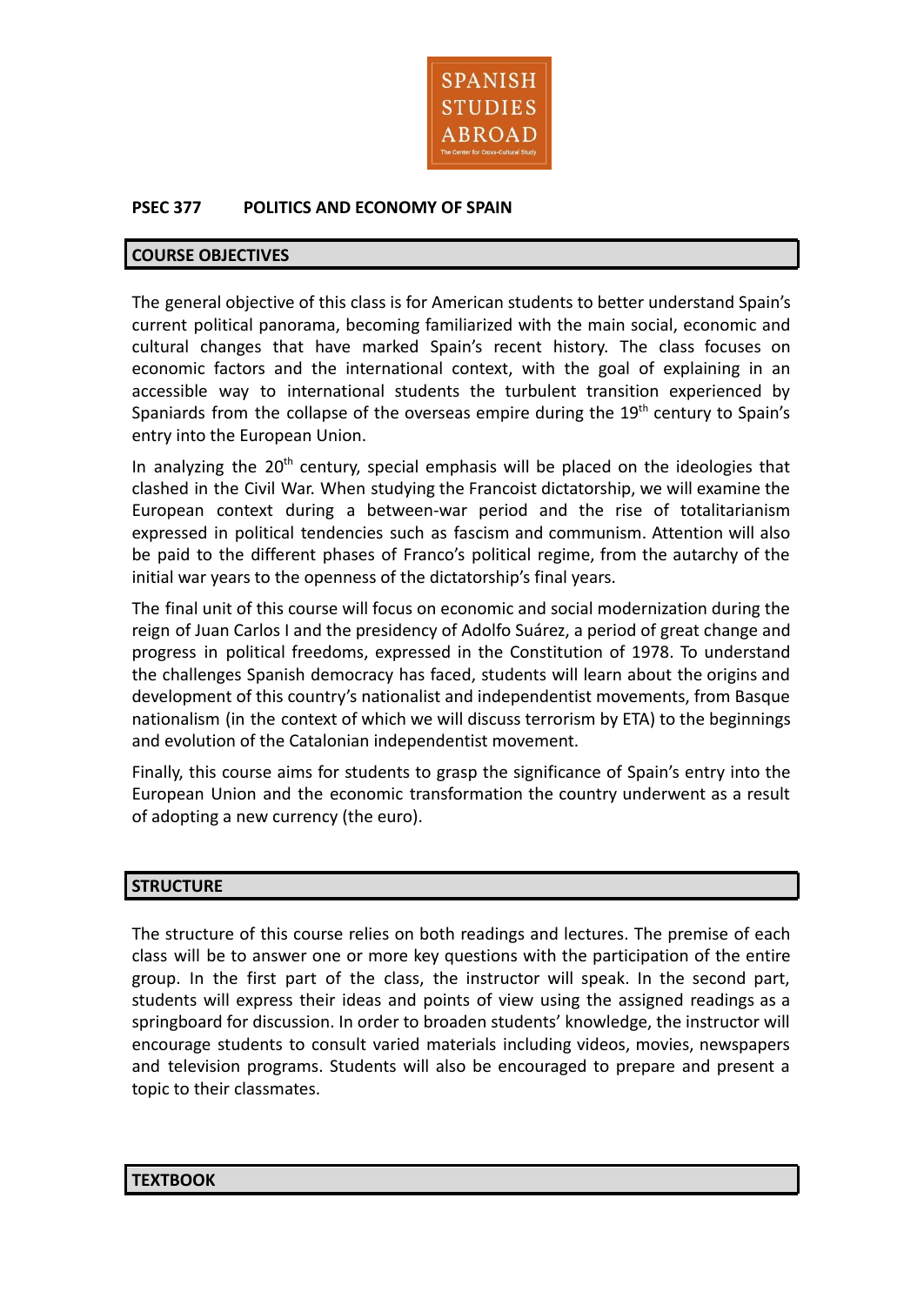

The instructor will provide in advance the materials necessary for each session. After finishing the class, students will thus possess a range of texts covering the course content.

# **BIBLIOGRAPHY**

Abella,C. Adolfo Suárez. El hombre clave de la transición. Madrid:C. Espasa Calpe, 2004. Alvarez Junco, J. Ideología política del anarquismo español.Madrid: Siglo XXI, 1990 Brenan, G. El laberinto español. Barcelona: Planeta, 2008.

Callahan, W. La Iglesia católica en España. Madrid: Ed Crítica, 1998.

Castellet. La cultura bajo el franquismo. Barcelona: Anagrama, 2000.

Cercas, J. Anatomía de un instante. Barcelona: Random House Mondadori, 2009.

Cercas, J. Soldados de Salamina. Barcelona: Random House Mondadori, 2015.

De la Cierva. Brigadas internacionales. Madrid: Ed Fénix, 1999.

Fuentes, J.F. Adolfo Suárez: biografía política. Barcelona: Planeta, 2014.

Fuentes, J.F. Con el rey y contra el rey: los socialistas y la monarquía. Barcelona: La esfera de los libros, 2016

Gallego, F. El evangelio fascista. La formación de la cultura política del franquismo. Barcelona: Planeta, 2014.

López Rodó,L. Larga marcha hacia la monarquía. Madrid: Noguer, 1994.

Payne,S. El colapso de la República. Madrid: Ed Esfera, 2002.

Payne, S. Unión Soviética, comunismo y revolución en España. Barcelona: Plaza y Janés, 2001.

Preston,P. Franco: caudillo de España. Madrid: Grijalbo, 1996.

Tussell,J. Franco en la guerra civil. Una biografía. Barcelona: Tusquets, 1996.

Tussell, J. Carrero: la eminencia gris del régimen de Franco. Madrid: EDTDH, 1997.

Wigg, R. Churchill y Franco. Madrid: Mondadori, 2005.

#### **IN ENGLISH**.

Chislett, W. Spain: what everyone needs to know. London: Oxford University Press, 2013

Graham, H. The Spanish Civil War: A very short introduction. London: Oxford University Press, 2005.

Preston, P. The Spanish Civil War: Reaction, Revolution, and Revenge. New York: Norton & Company, 2007.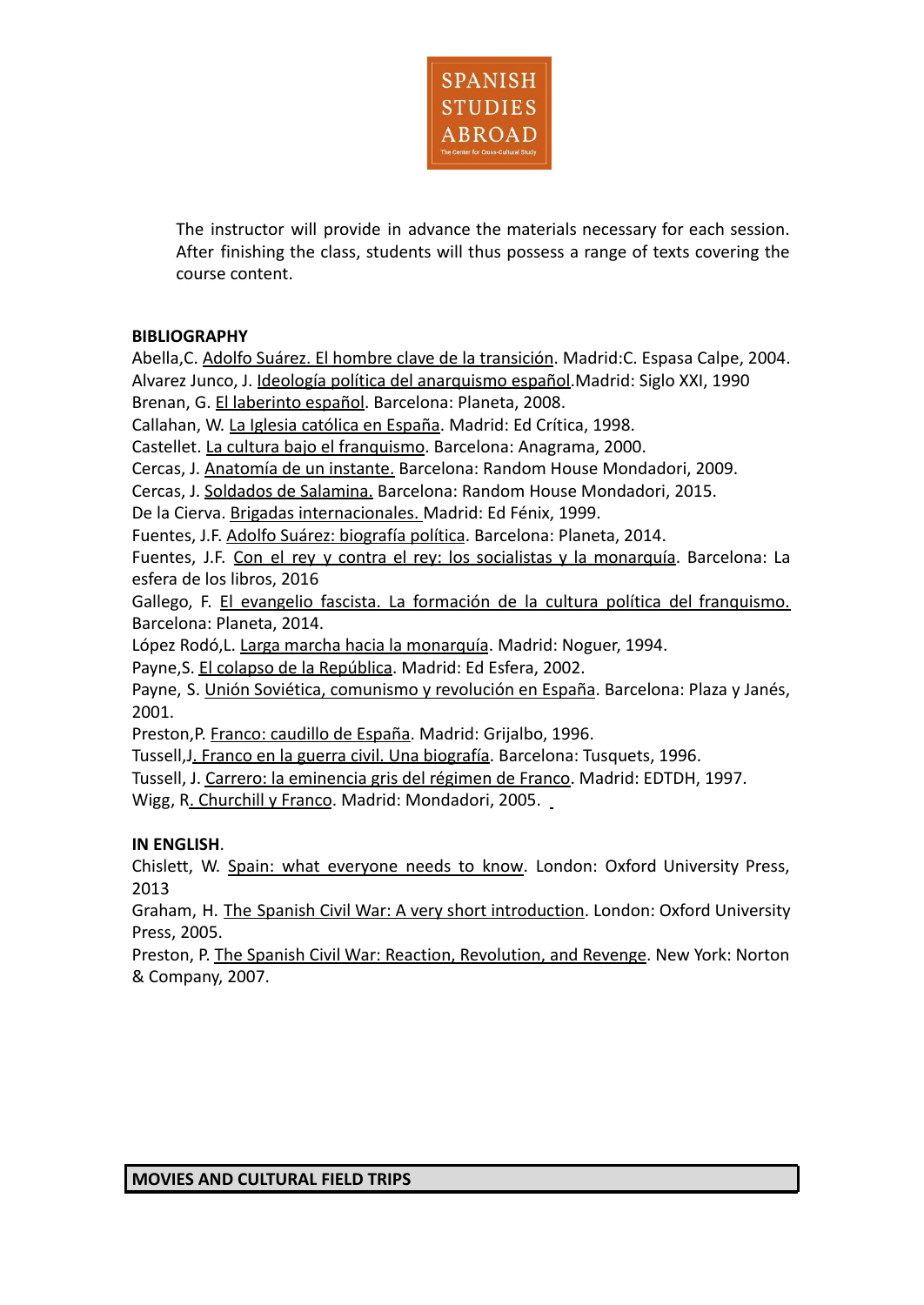

As a part of this course, we will visit several locations related to the topics studied. In addition, we will view in class four movies from the following list of films representing certain key moments of Spain's contemporary history.

- *1898. Los últimos de Filipinas*. Dir: Salvador Calvo.
- *El laberinto del Fauno*. Dir: Guillermo del Toro.
- *23-F. La película*. Dir: Chema de la Peña.
- *Guernika*. Dir: Koldo Sierra.
- *Al sur del Granada*. Dir: Fernando Colomo.
- *La sombra de la ley*. Dir: Dani de la Torre.

### **EVALUATION**

Evaluation will be ongoing with a special emphasis on active participation. Students will be evaluated based on their participation and their attention to assigned readings, as well as their contributions and willingness to enhance the proper functioning of each session. Attendance is mandatory. In order to evaluate participation, the instructor may administer short quizzes at the beginning of class.

This class will include two exams: a midterm at the sixth week and a final exam at the end of the course calendar.

The final grade will encompass the following aspects:

| 1. Class participation and readings        | 20%        |
|--------------------------------------------|------------|
| 2. Midterm exam                            | <b>10%</b> |
| 3. Oral presentations throughout the class | 20%        |
| 4. Written research paper                  | 20%        |
| 5. Final exam                              | 30%        |

Students should dedicate time outside of class to reviewing the material of the previous session, completing the assigned exercises and preparing the content to be covered in the following class.

**Oral presentations** will discuss a historical event or figure covered in class.

# **1. CALENDAR**

|        | <b>Topic/ Activity planned</b>   |
|--------|----------------------------------|
| Week 1 | Key concepts. Course objectives. |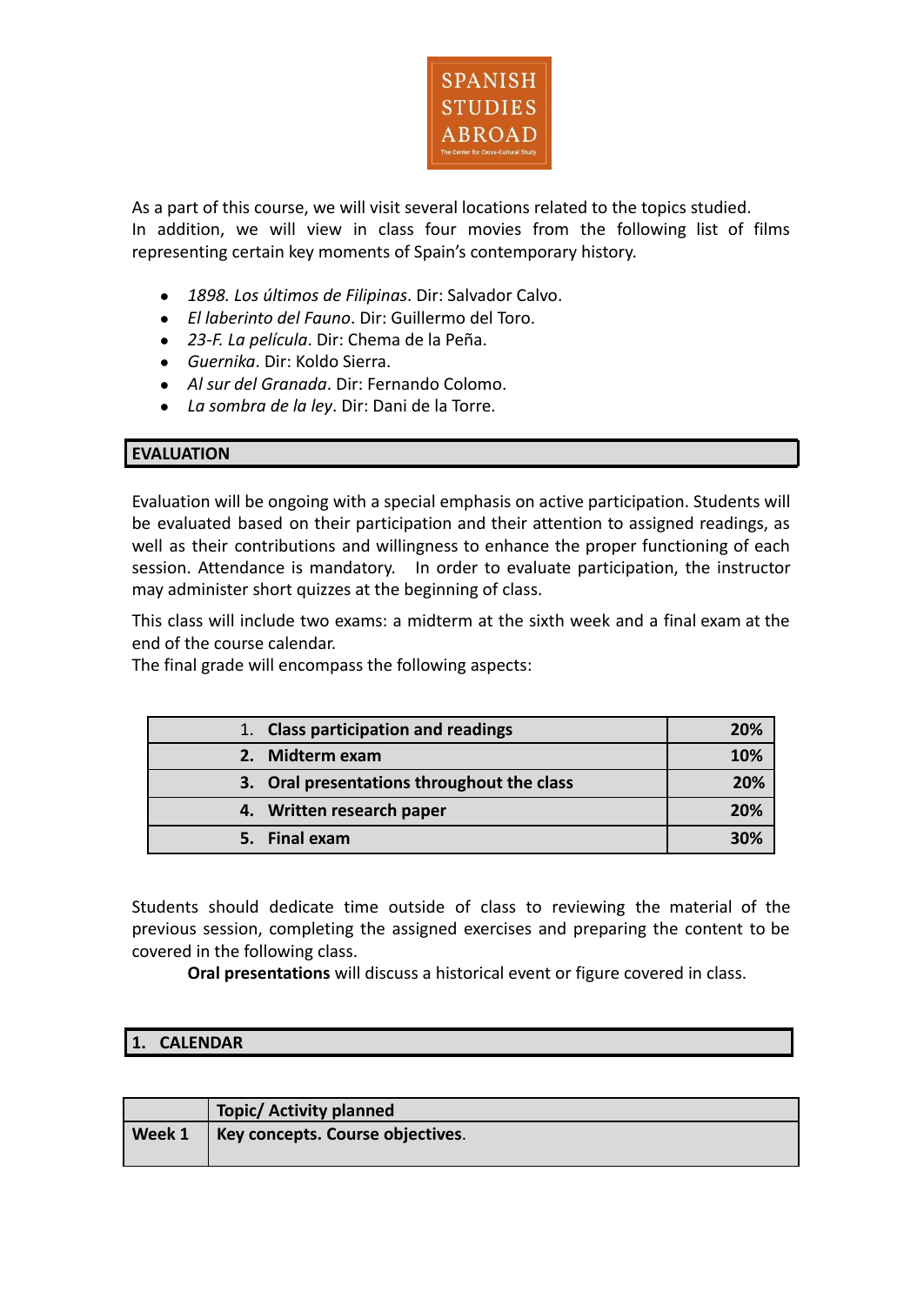

|        | Course content and presentation. How do we study history? Basic concepts.<br>Philosophy of history. Different theories on history. Spain's particular<br>history. The geographical surroundings and the international context.                                                                                                                                                                                                                                          |
|--------|-------------------------------------------------------------------------------------------------------------------------------------------------------------------------------------------------------------------------------------------------------------------------------------------------------------------------------------------------------------------------------------------------------------------------------------------------------------------------|
| Week 2 | Key dates in Spanish history.<br>The country before the 20 <sup>th</sup> century: from the Reconquest to the Empire.<br>Spain's decline and loss of power in the world. How does our perspective<br>change how we view Spanish history?                                                                                                                                                                                                                                 |
| Week 3 | The collapse. Spain at the turn of the century.<br>The return of the monarchy. The Restoration and the Constitution of 1876.<br>Cánovas del Castillo's "peaceful turn" system. Parliament without<br>democracy: oligarchy and caciquism. Labor movements: socialism and<br>anarchism. The murder of Cánovas and the disaster of 98. War with the<br>United States. Economic, political and ideological consequences of the<br>independence of Cuba and the Philippines. |
| Week 4 | The Silver Age of Spanish culture.<br>World War I. Neutrality and economic consequences. The decline of the<br>Restoration model. Primo de Rivera's dictatorship. The silver age in Spanish<br>culture: The Generation of 1927.                                                                                                                                                                                                                                         |
| Week 5 | The Second Republic.<br>The fall of Alfonso XIII and the declaration of the Second Republic. The<br>problem of property and Agricultural Reform. Military matters and the army<br>reform. Educational reform and the position of the Catholic Church. The<br>coup of 1932. The revolution of 1934. The victory of Popular Front in 1936.                                                                                                                                |
| Week 6 | The Spanish Civil War. (I) (1936-1939).<br>Causes of the war. The "two Spains" and their composition. The left wing:<br>socialists, communists, anarchists. The right wing: monarchists, the Spanish<br>Phallanx and Catholics. Franco's election in 1936. Position in world politics:<br>the non-intervention treaty in a war which other nations entered.                                                                                                             |
| Week 7 | The Spanish Civil War (II) (1936-1939).<br>Political evolution of the two Spains. Causes of the defeat of the Second<br>Republic. Causes of the Francoist victory. Consequences of the Spanish Civil<br>War. First years of Francoist rule.                                                                                                                                                                                                                             |
| Week 8 | Franco's Spain (I). The postwar period and World War II.<br>Franco's position during the development of World War II. Postwar Spain.<br>The hardest years: destruction, shortages, rationing. The autarchy. Pillars of<br>the Francoist regime: the Church, the army and the Phallanx. The new                                                                                                                                                                          |